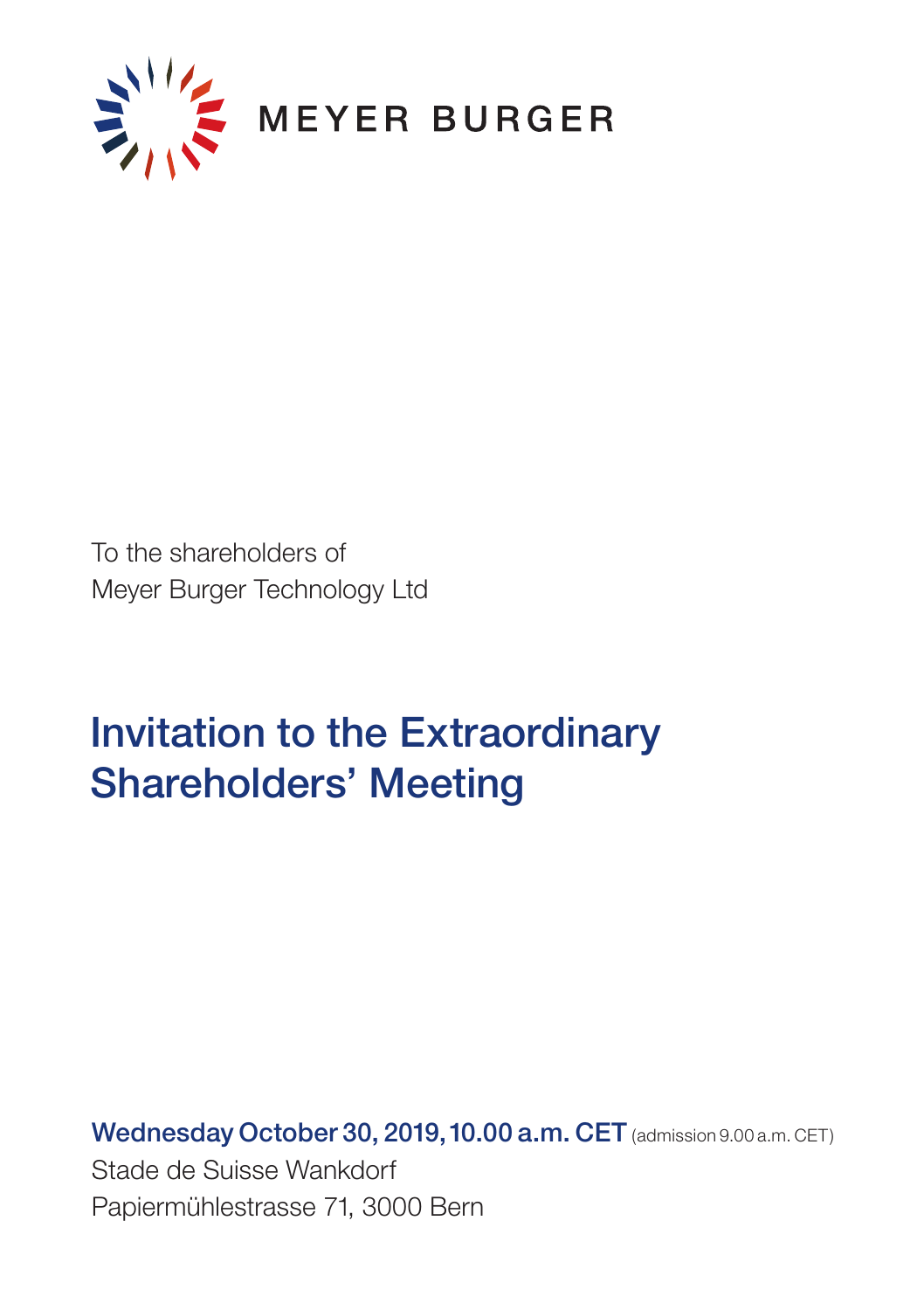

# Dear Shareholders

We are pleased to invite you to the upcoming Extraordinary General Meeting of Shareholders, which is taking place at the request of a shareholder group headed by Sentis Capital PCC (Sentis). This shareholder group is proposing the election of its representative as a member of the Board of Directors. If this representative is elected to the Board, it will also be necessary to vote on an increase in total compensation for the Board of Directors. The Board of Directors has carefully reviewed the Sentis proposal. After considering all of the facts and arguments, the Board of Directors has come to the following conclusion:

At this Shareholders' Meeting, there is substantially more at stake than just the election of a new Board member. Ultimately, this is about the future strategic direction of Meyer Burger. As you know, valued shareholders, your company is currently in a very challenging situation. To successfully master this situation, the Board of Directors has decided to withdraw from the low-margin bulk business based on PERC technology which is reaching the end of its life cycle, and concentrate on the marketing of our proprietary heterojunction/SmartWire technology. We are confident that Meyer Burger has a considerable head start over its competition in this field. We also believe that the investment in Oxford PV announced this spring will ensure our long-term technological leadership.

In order to avoid the risk of copycat products, Meyer Burger intends to sell its technologies and associated production equipment in future to selected customers and participate with a profit share in the premium products manufactured. This business models is expected to work to the benefit of our customers as well as Meyer Burger. The Board of Directors believes this business model is a prerequisite for transforming our technology investments of the last few years into profits for you as shareholders.

The new strategy is already being implemented under our CEO Hans Brändle. His experience and professional expertise are crucial to the continuation of the transformation process upon which we have embarked.

The Board of Directors is generally open to representation of major shareholders on the Board of Directors. To overcome the challenges now faced by Meyer Burger, however, we must have a cohesive management team with everyone pulling in the same direction and everyone committed to serving the interest of the company as a whole. If Mark Kerekes is elected as the representative of an activist shareholder group who supports neither the company's strategy nor its CEO, there is a major risk that the Board of Directors will be forced to spend time dealing with internal conflicts rather than devoting its full attention to the Company's future success. The Board of Directors is therefore unanimously recommending to the Shareholders' Meeting to reject the election of Mark Kerekes. You can find our detailed reasoning in the agenda items and proposals under Point 1.

By voting against his election, you will create the necessary conditions for the Board of Directors and management team to focus their entire energy on turning around Meyer Burger. Thanks to our groundbreaking technology, the new business model providing better protection for our intellectual property, as well as our highly motivated employees, we have every reason to be confident about achieving this turnaround as planned.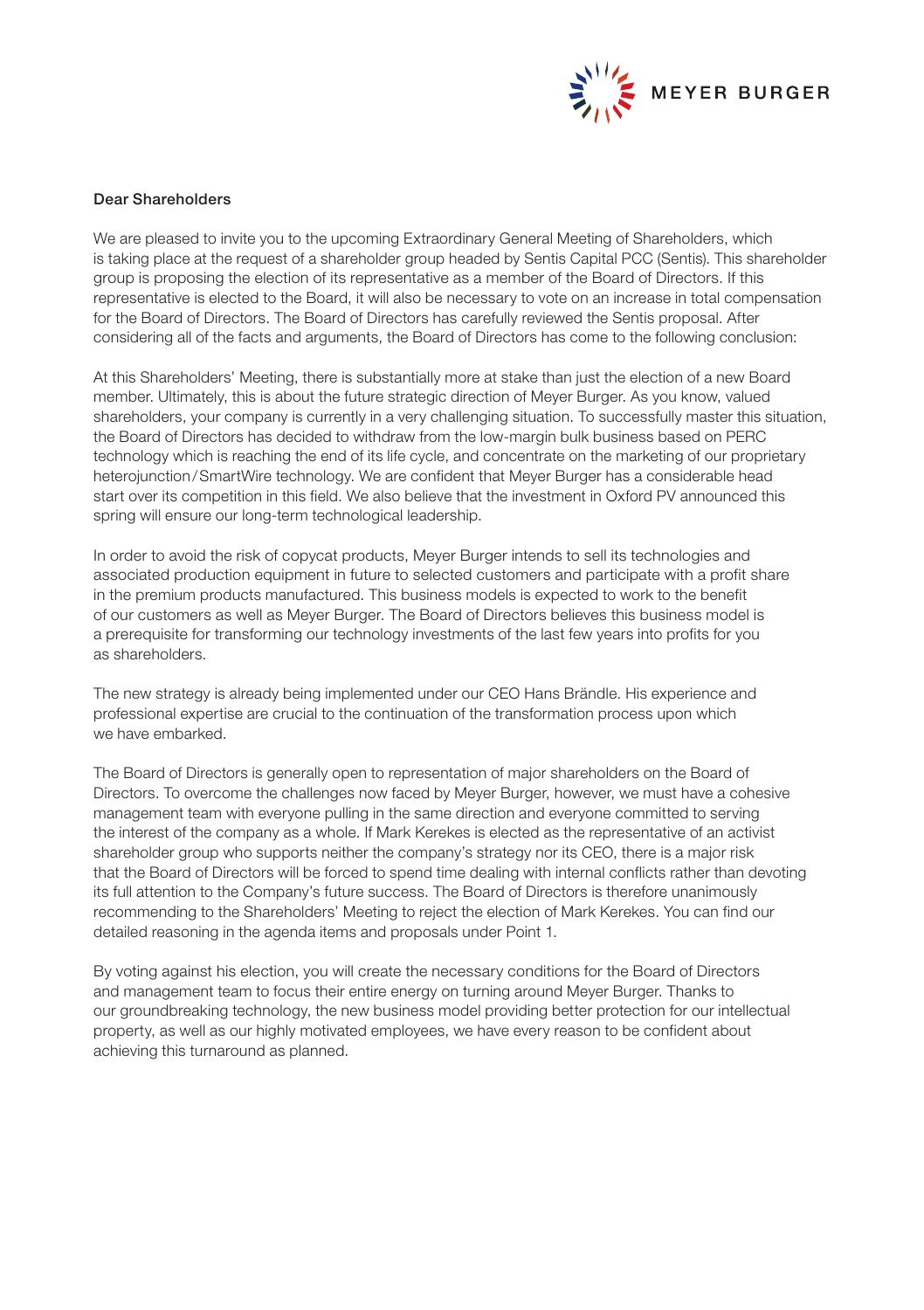

We would like to thank you, our valued shareholders, for the trust you have placed in the Board of Directors, management team and employees. We are especially appreciative of your support in these challenging times.

Yours sincerely

Dr Remo Lütolf Chairman of the Board of Directors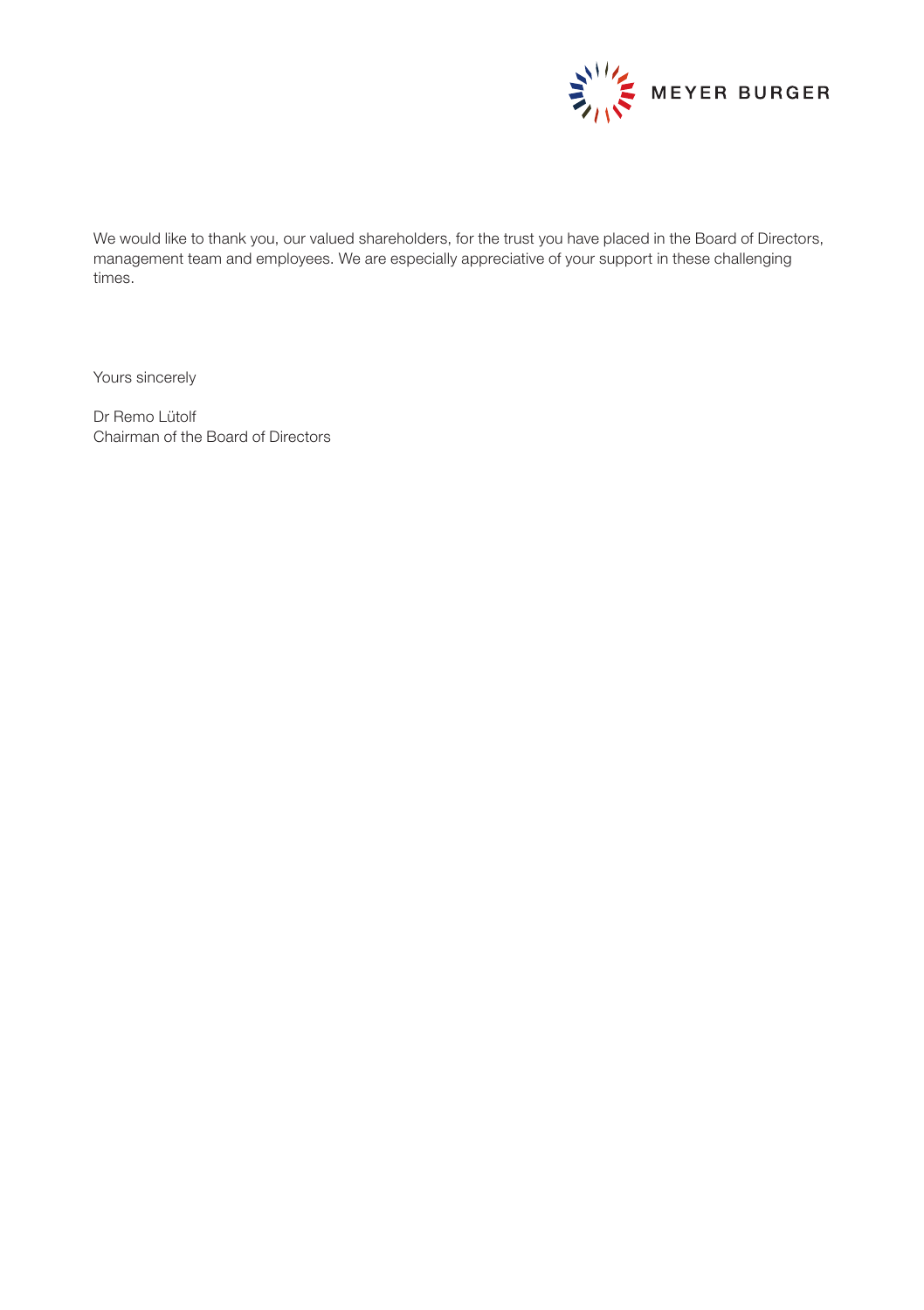

# Agenda and proposals

### 1. Election of an additional member of the Board of Directors

## Proposal of the shareholders group

The shareholder group around Sentis Capital PCC (Sentis-Group) proposes:

Election of Mr Mark Kerekes (born May 30, 1976, resident in Zug (CH), Austrian citizen) as a member of the Board of Directors with a term of office until the end of the next Ordinary General Meeting.

#### Proposal of the Board of Directors

The Board of Directors proposes: Rejection of the proposal of the shareholder group.

#### Explanation

Pursuant to Art. 8 para. 2 of the Articles of Association, shareholders who together represent at least 10% of the voting rights may request in writing that an Extraordinary General Meeting be held, specifying the agenda items and proposals. A written request was received by the company on August 12, 2019 listing the following group members: Sentis Capital Cell 3 PC (8.22%), Mark Kerekes (0.18%), Anton Karl (0.16 %), Teutonia Opportunity Fund Limited (0.94%), Urs Fähndrich (0.16%), Urs Schenker (0.18%), Gisele Vlietstra (0.53%), Robert Büchel (0.12%), Lisa Lotte Baur (0.02%), Teunis Verkaik (0.10%), Rogier Verkaik (0.03%), Roderik Verkaik (0.01%), IBH Beteiligungs- und Handelsgesellschaft m.b.H. (0.38%) and Yuriy Syrtsev (0.06%).

After partial clarification of undocumented representation relationships, the Board of Directors decided to convene an Extraordinary General Meeting and to submit the proposal to the shareholders. On the basis of the entries in the share register on August 13, 2019, the number of shares held by those members of the Sentis Group, whose representation relationship appears plausible, is approximately 11%.

 As described in the letter of the Chairman (cf. letter to the shareholders of September 23, 2019) the Board of Directors brought about a strategic change for the company to give it a new direction. It is important to implement this new strategy quickly and effectively.

Against this background, the proposal to elect a new member to the Board of Directors is untimely and not appropriate. The Board of Directors, which is responsible for the new strategy, has only been in office for just under six months in its current composition. To change its composition again would mean that Meyer Burger runs the risk of dangerous delays in the implementation of its strategy. Both Board of Directors and management rather need tranquility and trust to rigorously continue to implement the new strategy in order to lead the business to success.

The applicants had the opportunity to present their own candidates for the Board of Directors at the Annual General Meeting already. However, the candidate Urs Fähndrich proposed back then whose investment vehicles are part of the shareholders group, was rejected by a large majority. Therefore, it is forced to request a renewed Shareholders' Meeting after barely six months in order to propose a candidate now. That being said, it is by no means clear whether the members of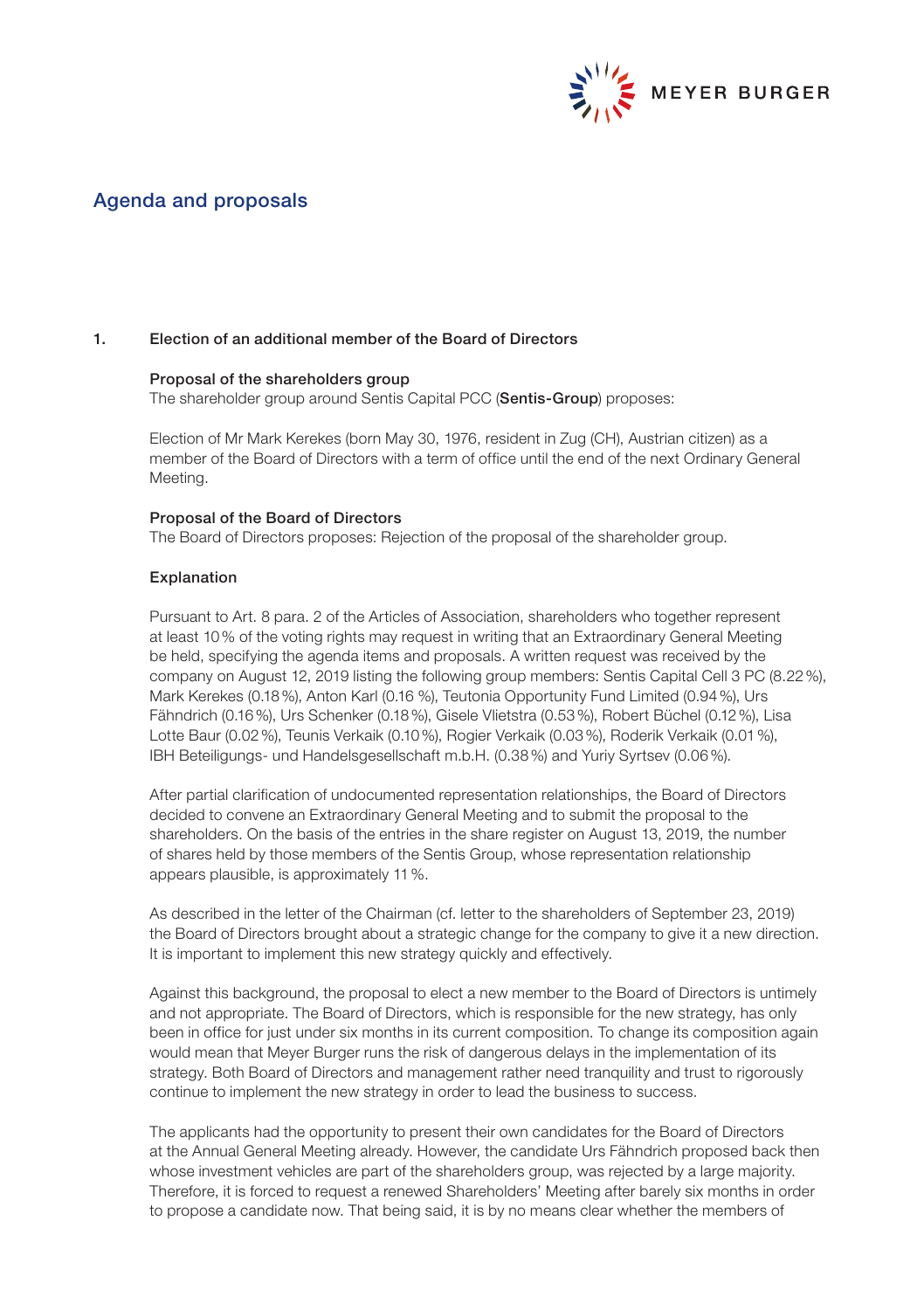

the Board of Directors elected at the Annual Shareholders' Meeting would have accepted their election if candidates such as Urs Fähndrich or Mark Kerekes had been elected.

Although in principle, everyone can become a shareholder and choose his or her intermediaries in accordance with his or her own taste, other standards apply to members of the Board of Directors. A member of the Board of Directors must be in a position to assume the strategic lead and the supervision of the company, to represent the company towards all owners, customers and third parties, to monitor the management responsibly and to pursue the interests of the company only with his activities. Consequently, the Board of Directors had to scrutinize the person of Mark Kerekes and his background.

Sentis Capital PCC, leading the shareholders group, is an investment company whose beneficial owner is the Russian investor Petr Kondrashev. Next to being a member of the Board of Directors of Sentis Capital PCC, Mr Kerekes is also a member of the Board of Directors of Elbogross SA. Elbogross SA is the controlling company of Petr Kondrashev. Consequently, in the opinion of the Board of Directors, Mark Kerekes is to be regarded primarily as a representative of Mr Kondrashev's interests. The Board of Directors considers the connection to the Russian billionaire Petr Kondrashev, who was included in the CAASTA report by the US Department of the Treasury, to be problematic with regard to the Company's US clientele and partners as well as with regard to often state-owned and subsidized or government-related customers. The Board of Directors therefore asked Sentis to provide transparency on the background and objectives of Mr Kondrashev and his investments. So far, neither Sentis nor Mark Kerekes and Petr Kondrashev have met this information request satisfactorily.

Nothing tangible with respect to Mr Kerekes' intentions and experiences is available either. In discussions with Mark Kerekes, the nomination committee of the Board of Directors found that Mark Kerekes possesses neither relevant industrial experience, nor experience as a as member of the Board of Directors of a listed company. It is unclear to the Board of Directors how he could help the company as member of the Board of Directors. Mark Kerekes was not able to rebut the fears of potential conflicts of interest due to his role with Sentis and a possible Board membership with Meyer Burger. The Board of Directors regards Mr Kerekes statement, that he would recuse himself for individual questions and decisions as insufficient given the present circumstances. He could not or did not want to explain how he would rule out a possible conflict of interest in his role as co-Managing Director of Sentis in investment decisions concerning Meyer Burger securities.

In addition, Mark Kerekes refused to receive a Board of Director's fee from Meyer Burger should he be elected. This could imply that he would be paid by Sentis for his time-consuming work as member of the Board, which would further challenge his independence.

For a company as Meyer Burger in particular, working hard and with clear ideas to achieve the turnaround, constructive cooperation within the Board of Directors and with the management presupposes a minimum basic consensus on the strategic direction. The mutual trust of the management team is essential for the successful handling of the coming months. Exponents of the Sentis Group have destroyed the basis for such cooperation with demands for dismissal of the management, negative or changing opinions on strategy and individual transactions, accusations against the members of the Board of Directors, suspicions, a criminal complaint with media campaign, a website directed against the members of the Board of Directors and other activism. Sentis has unsettled the employees, banks and customers, and hindered the Board of Directors and management in their work for the company.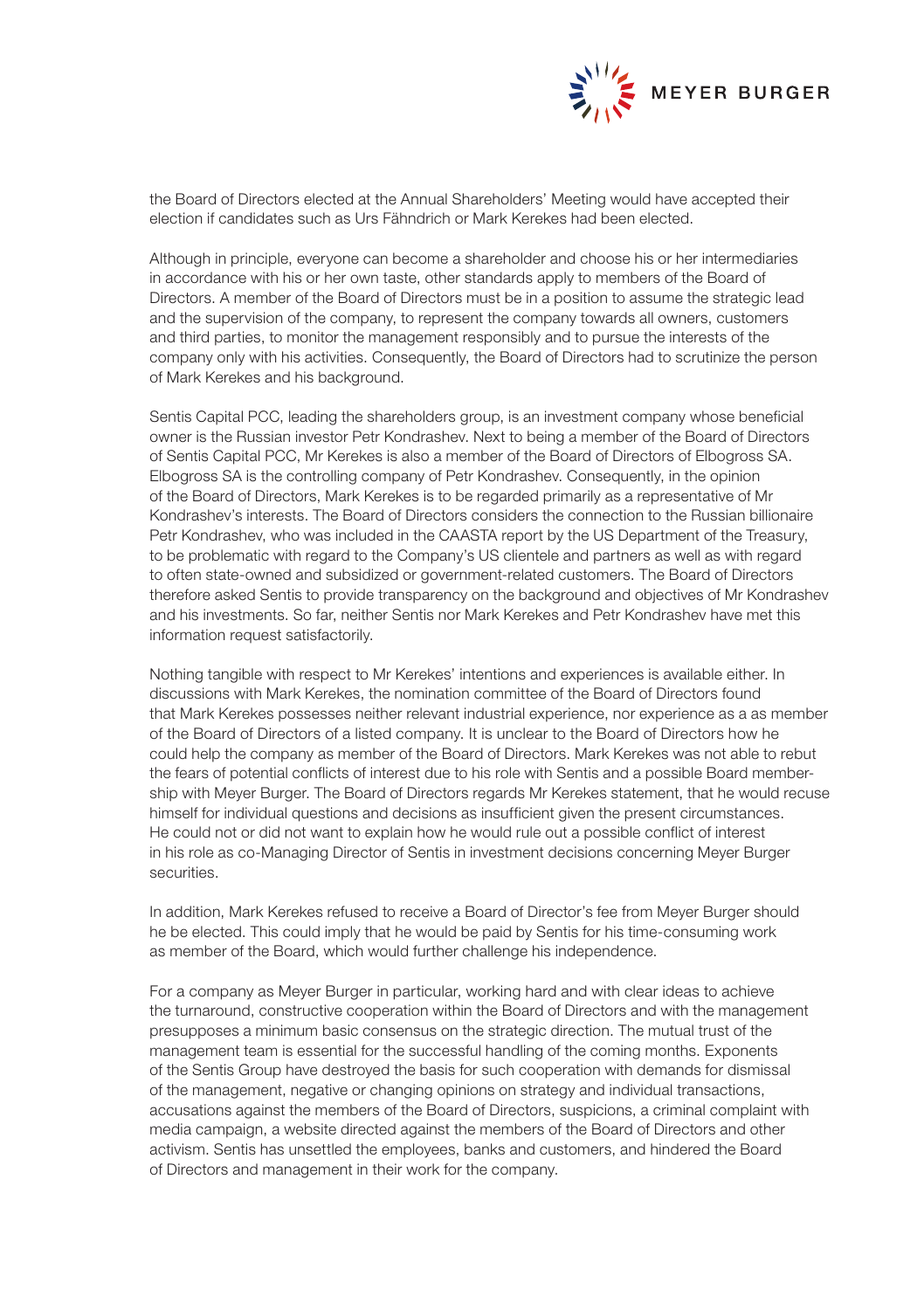

Unlike other activist shareholders, the Sentis Group has not presented any alternative ideas of strategic or personnel nature. Moreover, with the election of Mr Kerekes a middleman and a watchdog and not a person with a strategic vision or a vision regarding the composition of management would directly be on the Board of Directors.

Of course, shareholders are free to choose who they want as member of the Board of Directors. However, this choice is associated with responsibility. With the election of Mark Kerekes, a representative of particular interests would take a seat in the Board of Directors. Moreover, no one can be forced to remain on the Board of Directors and the management, irrespective of the composition and the resulting unrest. In that way, Hans Brändle, the current CEO already announced that he would step down as CEO of Meyer Burger if the shareholders decide to elect a Sentis representative into the Board of Directors, as Sentis is asking for his resignation without comprehensible reasons and without any convincing suggestion for a succession plan. This step would be a severe setback for the company since Meyer Burger's technological and strategic realignment is closely linked to its CEO Hans Brändle whose exceptional technological and strategic expertise is internationally acknowledged.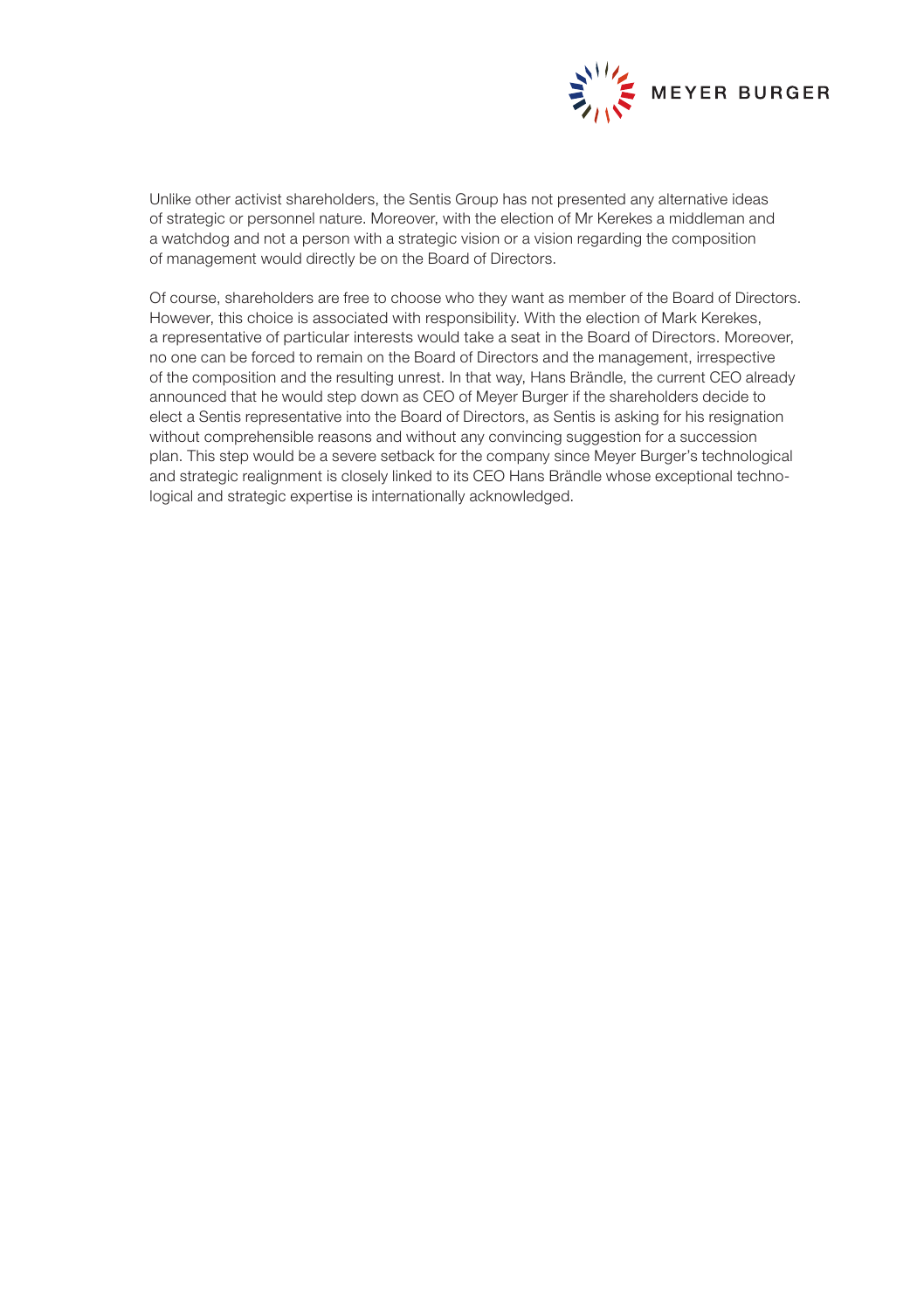

# In case Mr Mark Kerekes is elected as a new member of the Board of Directors:

#### 2. Increase in the aggregate amount of compensation of the Board of Directors

#### Proposal of the Board of Directors

In the event that Mark Kerekes should be elected as an additional member of the Board of Directors, the Board of Director proposes:

Increase of the approved aggregate amount of compensation of the Board of Directors for the business year 2020 by CHF 75,000 to CHF 825,000.

#### Explanation

A member of the Board of Directors must always safeguard the interests of the company in the performance of his or her duties and direct his or her activities in line with such interests. The duty of care and loyalty are owed to the Company, and the performance of the duties entails a great deal of time expenditure. The activity as a member of the Board of Directors is therefore regularly remunerated with a compensation. According to the letter of Sentis Group dated August 12, 2019 and according to Mr Kerekes' declaration of acceptance of appointment, Mr Kerekes would like to waive his compensation entitlement from the company as of his election until the next Extraordinary Shareholders' Meeting. The Board of Directors considers this to be problematic and sees it as a threat to the integrity of the company's corporate governance. If Mr Kerekes is paid factually for his activity at Meyer Burger through his remuneration in Sentis Capital PCC or compensated by Mr Kondrashev, the risk will be increased that conflicts of interest between the interests of the company and its more than 18,000 shareholders, who are not members of the Sentis Group, will have a negative effect.

The Board of Directors thus takes the view that, in case of his election, Mark Kerekes shall be granted a compensation. The approved total amount of the compensation of the Board of Directors for the business year 2019 is enough to cover the compensation of Mr Kerekes for the months of November and December of the year 2019 as well. Should Mr Kerekes be elected, the Board of Directors therefore demands to increase the maximum total amount of the compensation of the Board of Directors for the business year 2020. The total maximum amount of remuneration for the Board of Directors for the business year 2020 approved by the General Meeting at the Annual General Meeting of May 2, 2019 shall be increased by the amount which corresponds to the annual fixed fee of a member of the Board of Directors, plus an amount for share based compensation and social security contributions, i.e. CHF 75,000.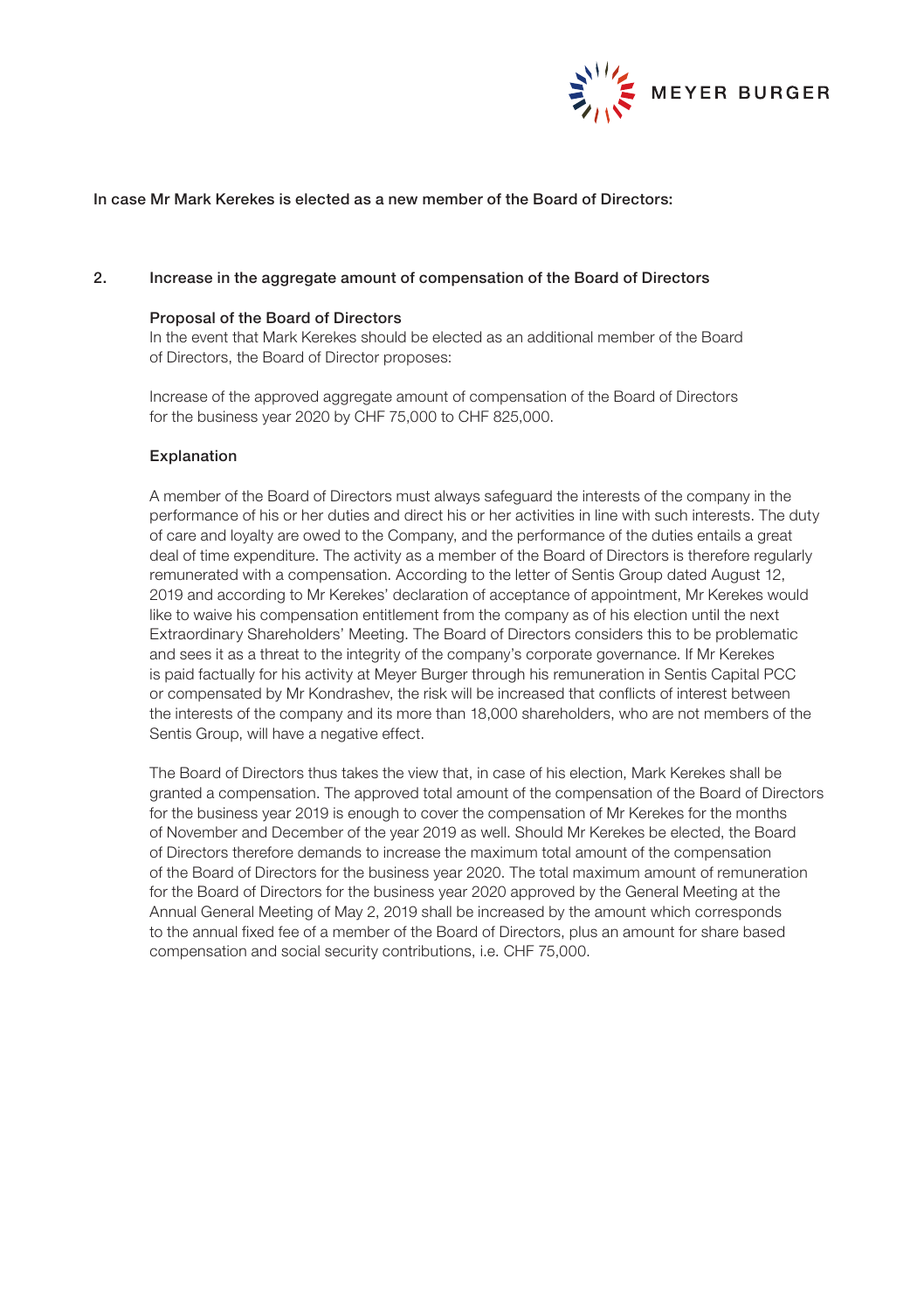

### Documentation

As a supplement to this invitation, you will receive a registration/instruction form. Shareholders who wish to attend the General Meeting in person or wish to be represented by a proxy are requested to return the completed form immediately by post to the address provided.

#### Participation and voting right

Shareholders who are registered in the share register as shareholders with voting rights on September 30, 2019 (deadline) are entitled to participate and vote at the Extraordinary General Meeting. The shareholders are asked to register with the enclosed envelope by October 21, 2019 (date of receipt) if they intend to participate at the General Meeting. Following the return of the instruction/reply form the shareholders of Meyer Burger Technology Ltd will receive the admission card and the voting material.

In the period between September 30, 2019 and including October 31, 2019 no shares that entitle to exercise the voting right at the General Meeting are entered or transferred in the share register. Shareholders who have sold all or part of their shares before the General Meeting are no longer entitled to vote. Admission tickets and voting coupons that have already been delivered must be returned or exchanged for new ones.

#### Proxy and granting of powers of attorney

Shareholders who are unable to participate in the General Meeting may appoint as a representative another shareholder, a third party or Mr. lic. iur. André Weber, Attorney at Law, Bahnhofstrasse 10, 8001 Zurich, as the independent proxy holder in the sense of Article 689c CO.

In such cases, the power of attorney of the instruction/reply form has to be completed accordingly and returned to the representative. By signing the instruction/reply form, the independent proxy holder is authorized to approve the proposals of the Board of Directors, should no other instructions in writing have been given. This also applies where the General Meeting votes on motions, which are not listed in the invitation. In the case of compelling reasons, the independent proxy holder has the right of substitution to a third party.

## Electronic remote voting through electronic authorizations and instructions to the independent proxy holder

The necessary login-data for the electronic remote voting are enclosed to this invitation to the General Meeting. Authorizations and instructions can be issued electronically no later than October 28, 2019 at 10:00 p.m.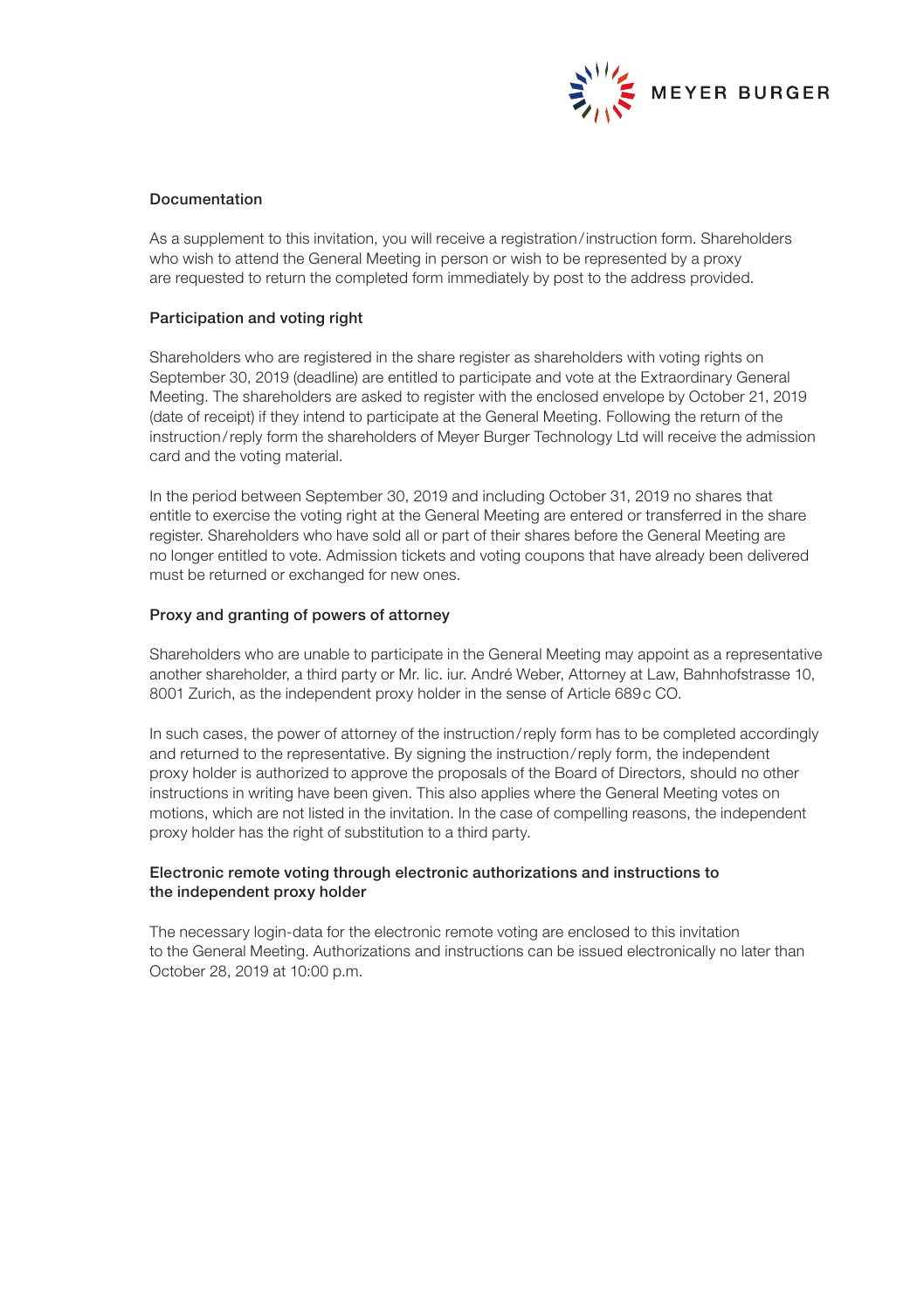

# Electronic registration and issuance of power of attorney via "InvestorPortal" shareholder platform

## Dear Shareholder

Using the InvestorPortal" shareholder platform, you can electronically order your entrance card to the general meeting or you have the option of authorising the Independent Proxy Holder. When authorising the Independent Proxy Holder, you have the option of issuing instructions.

If you do not wish to use the "InvestorPortal" shareholder platform, we ask you to ignore this description.

#### It works like this:

- 1. Visit https://ip.computershare.ch/meyerburger.
- 2. You are now asked to enter your shareholder number and password, which you will find on the registration to the General Meeting.
- 3. Accept the terms of use.
- 4. You can now order your entrance card or authorise the Independent Proxy Holder to exercise your voting rights.
- 5. Click on "CONFIRM" to save your selection.

#### Important note:

Electronic issuance of instructions and powers of attorney for the 2019 Extraordinary General Meeting is possible at any time up to 10:00 p.m. on October 28, 2019. By issuing electronic instructions and powers of attorney, you waive any attendance in person at this Extraordinary General Meeting of shareholders. If you issue instructions to the Independent Proxy Holder both electronically and in writing, the electronic instructions alone will be taken into consideration.

If you have any questions, please contact Computershare Switzerland Ltd, operator of the "InvestorPortal" shareholder platform, by email at business.support@computershare.ch or by phone on +41 62 205 77 50 (08:00 to 17:00).

Latest information on the Extraordinary General Meeting is available at: www.meyerburger.com/en/aogv-2019/

Gwatt/Thun, October 4, 2019 Meyer Burger Technology Ltd On behalf of the Board of Directors:

Dr Remo Lütolf, Chairman

Meyer Burger Technology Ltd Schorenstrasse 39 CH-3645 Gwatt/Thun Phone +41 33 221 28 00 Fax +41 33 221 28 08 mbtinfo@meyerburger.com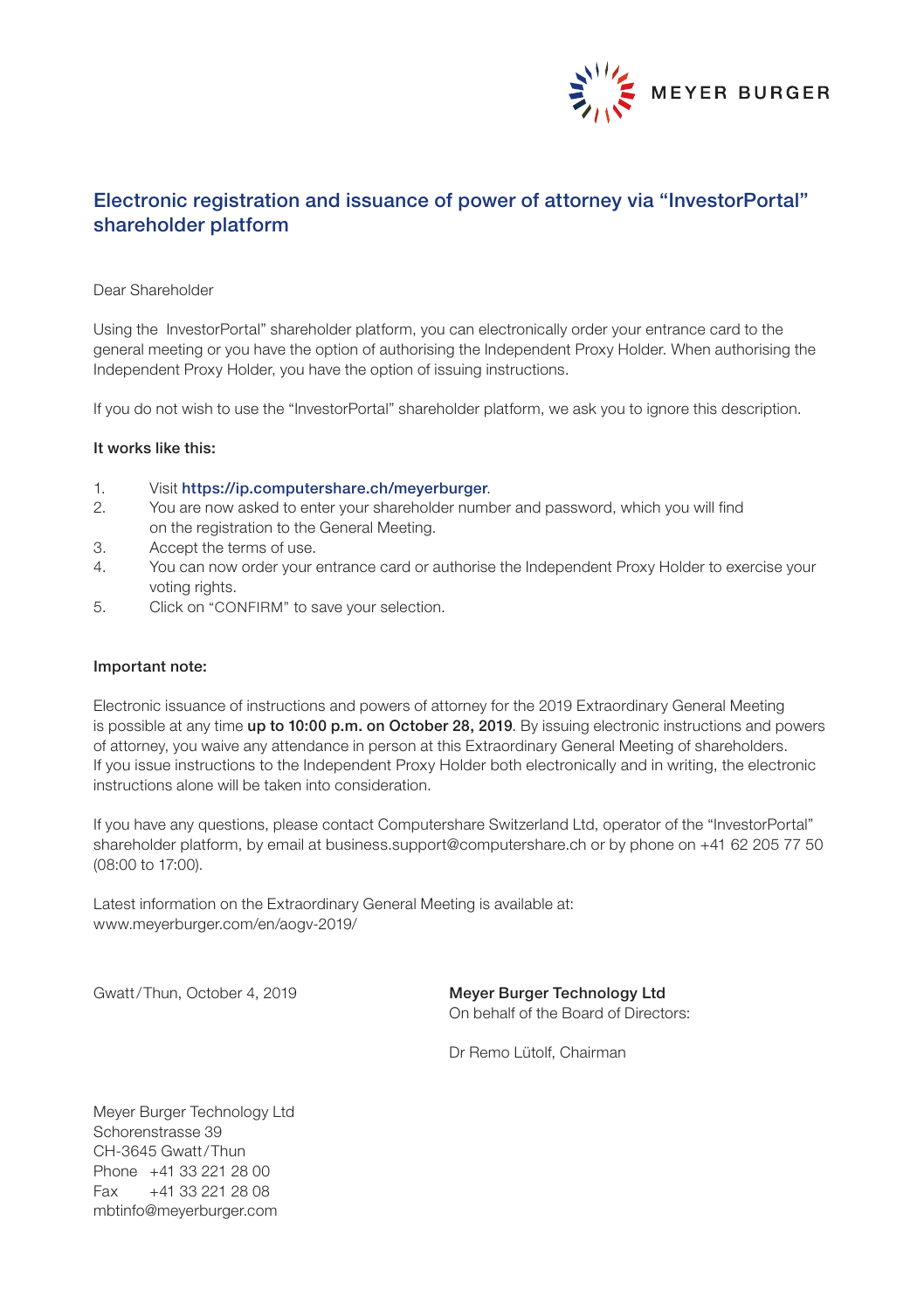

# Disclaimer

This invitation may contain "forward-looking statements", such as guidance, expectations, plans, intentions, or strategies regarding the future. These forward-looking statements are subject to risks and uncertainties. The reader is cautioned that actual future results may differ from those expressed in or implied by the statements, which constitute projections of possible developments. All forward-looking statements included in this invitation are based on data available to Meyer Burger Technology Ltd as of the date that this invitation is published. The company does not undertake any obligation to update any forward-looking statements contained in this invitation as a result of new information, future events or otherwise.